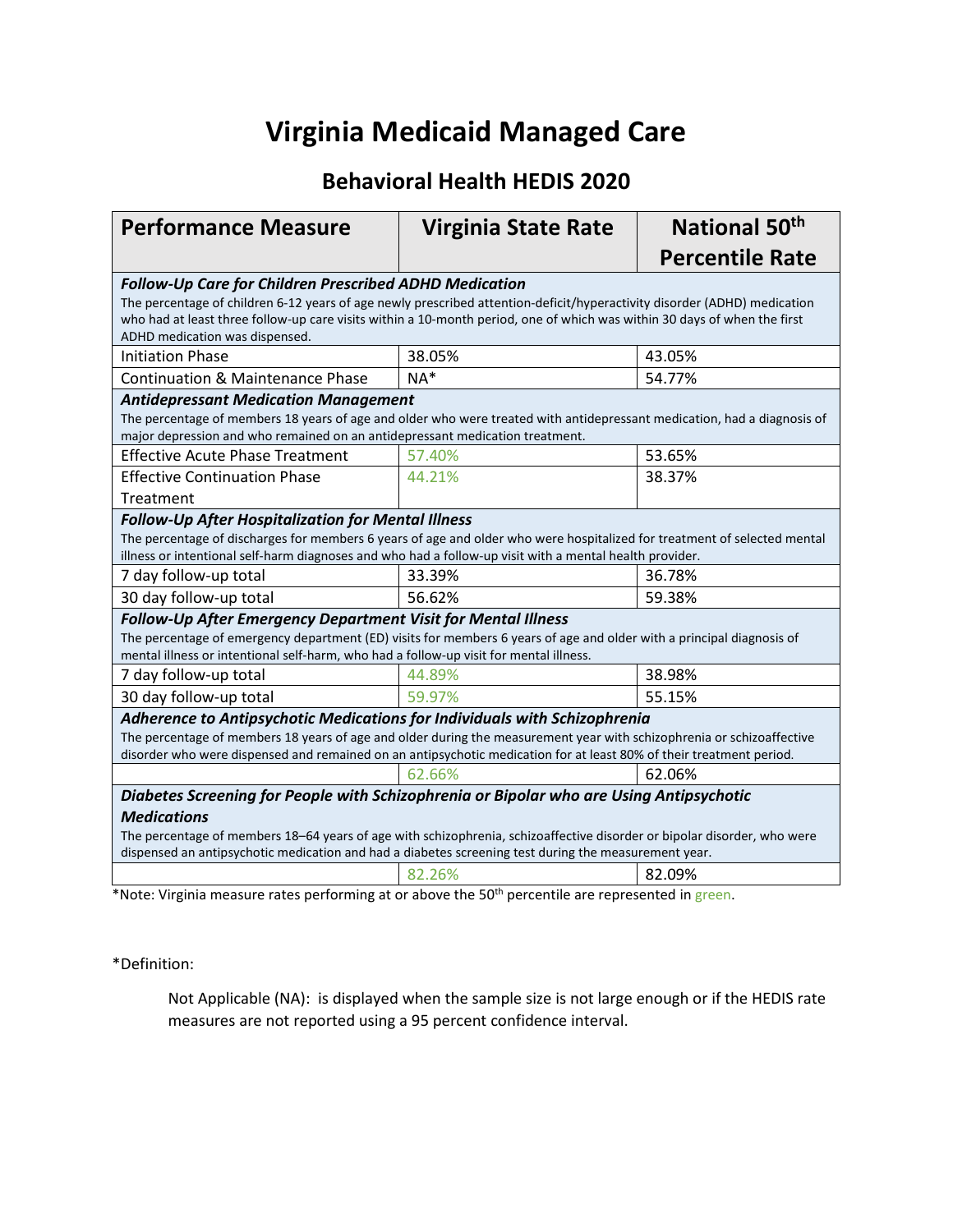## **Medallion 4.0**

## **Behavioral Health HEDIS 2020**

# **Performance by Managed Care Organization**

| Performance<br>Measure                                                                                                                                                                                                                       | Aetna                       | Anthem  | <b>Magellan</b>               | Optima | <b>United</b> | Virginia<br>Premier | <b>National</b><br>50 <sup>th</sup><br>Percentile<br>Rate |  |
|----------------------------------------------------------------------------------------------------------------------------------------------------------------------------------------------------------------------------------------------|-----------------------------|---------|-------------------------------|--------|---------------|---------------------|-----------------------------------------------------------|--|
| <b>Follow-Up Care for Children Prescribed ADHD Medication</b>                                                                                                                                                                                |                             |         |                               |        |               |                     |                                                           |  |
| The percentage of children 6-12 years of age newly prescribed attention-deficit/hyperactivity disorder (ADHD) medication                                                                                                                     |                             |         |                               |        |               |                     |                                                           |  |
| who had at least three follow-up care visits within a 10-month period, one of which was within 30 days of when the first<br>ADHD medication was dispensed.                                                                                   |                             |         |                               |        |               |                     |                                                           |  |
| <b>Initiation Phase</b>                                                                                                                                                                                                                      | 53.61%                      | 42.49%  | 30.00%                        | 37.96% | $NA^*$        | 28.04%              | 43.05%                                                    |  |
| Continuation &                                                                                                                                                                                                                               | 76.92%                      | 59.59%  | $NA*$                         | 52.36% | $NA*$         | 49.15%              | 54.77%                                                    |  |
| Maintenance Phase                                                                                                                                                                                                                            |                             |         |                               |        |               |                     |                                                           |  |
| <b>Antidepressant Medication Management</b>                                                                                                                                                                                                  |                             |         |                               |        |               |                     |                                                           |  |
| The percentage of members 18 years of age and older who were treated with antidepressant medication, had a diagnosis of                                                                                                                      |                             |         |                               |        |               |                     |                                                           |  |
| major depression and who remained on an antidepressant medication treatment.                                                                                                                                                                 |                             |         |                               |        |               |                     |                                                           |  |
| <b>Effective Acute</b>                                                                                                                                                                                                                       | 55.60%                      | 51.39%  | 58.36%                        | 55.20% | 52.69%        | 58.29%              | 53.65%                                                    |  |
| <b>Phase Treatment</b>                                                                                                                                                                                                                       |                             |         |                               |        |               |                     |                                                           |  |
| Effective                                                                                                                                                                                                                                    | 40.39%                      | 34.92%  | 50.93%                        | 42.00% | 42.30%        | 41.77%              | 38.37%                                                    |  |
| <b>Continuation Phase</b>                                                                                                                                                                                                                    |                             |         |                               |        |               |                     |                                                           |  |
| Treatment                                                                                                                                                                                                                                    |                             |         |                               |        |               |                     |                                                           |  |
| <b>Follow-Up After Hospitalization for Mental Illness</b>                                                                                                                                                                                    |                             |         |                               |        |               |                     |                                                           |  |
| The percentage of discharges for members 6 years of age and older who were hospitalized for treatment of selected mental                                                                                                                     |                             |         |                               |        |               |                     |                                                           |  |
| illness or intentional self-harm diagnoses and who had a follow-up visit with a mental health provider.                                                                                                                                      |                             |         |                               |        |               |                     |                                                           |  |
| 7 day follow-up total                                                                                                                                                                                                                        | 35.42%                      | 43.41%  | 23.69%                        | 40.49% | 36.03%        | 40.07%              | 36.78%                                                    |  |
| 30 day follow-up                                                                                                                                                                                                                             | 58.97%                      | 64.27%  | 43.46%                        | 64.70% | 58.01%        | 61.68%              | 59.38%                                                    |  |
| total                                                                                                                                                                                                                                        |                             |         |                               |        |               |                     |                                                           |  |
| Follow-Up After Emergency Department Visit for Mental Illness                                                                                                                                                                                |                             |         |                               |        |               |                     |                                                           |  |
| The percentage of emergency department (ED) visits for members 6 years of age and older with a principal diagnosis of                                                                                                                        |                             |         |                               |        |               |                     |                                                           |  |
| mental illness or intentional self-harm, who had a follow-up visit for mental illness.                                                                                                                                                       |                             |         |                               |        |               |                     |                                                           |  |
| 7 day follow-up total                                                                                                                                                                                                                        | 42.40%                      | 53.11%  | 41.05%                        | 53.39% | 41.50%        | 48.85%              | 38.98%                                                    |  |
| 30 day follow-up                                                                                                                                                                                                                             | 57.60%                      | 65.03%  | 56.17%                        | 63.56% | 54.75%        | 61.55%              | 55.15%                                                    |  |
| total                                                                                                                                                                                                                                        |                             |         |                               |        |               |                     |                                                           |  |
| Adherence to Antipsychotic Medications for Individuals with Schizophrenia                                                                                                                                                                    |                             |         |                               |        |               |                     |                                                           |  |
| The percentage of members 18 years of age and older during the measurement year with schizophrenia or schizoaffective<br>disorder who were dispensed and remained on an antipsychotic medication for at least 80% of their treatment period. |                             |         |                               |        |               |                     |                                                           |  |
|                                                                                                                                                                                                                                              | 51.42%                      | 52.33%  | 59.32%                        | 49.08% | 39.13%        | 46.92%              | 62.06%                                                    |  |
|                                                                                                                                                                                                                                              |                             |         |                               |        |               |                     |                                                           |  |
| Diabetes Screening for People with Schizophrenia or Bipolar who are Using Antipsychotic<br><b>Medications</b>                                                                                                                                |                             |         |                               |        |               |                     |                                                           |  |
| The percentage of members 18-64 years of age with schizophrenia, schizoaffective disorder or bipolar disorder, who were                                                                                                                      |                             |         |                               |        |               |                     |                                                           |  |
| dispensed an antipsychotic medication and had a diabetes screening test during the measurement year.                                                                                                                                         |                             |         |                               |        |               |                     |                                                           |  |
|                                                                                                                                                                                                                                              | 83.68%                      | 78.31%  | 81.58%                        | 72.28% | 82.86%        | 83.07%              | 82.09%                                                    |  |
| $\cdot$                                                                                                                                                                                                                                      | $L = I + I + I + I + I + I$ | diamond | $\mathbf{A}$ and $\mathbf{A}$ |        |               |                     | $\sim$ 1.0 $\sim$ 1.0 $\sim$                              |  |

Definition: Not Applicable (NA): is displayed when the sample size is not large enough or if the HEDIS rate measures are not reported using a 95 percent confidence interval.